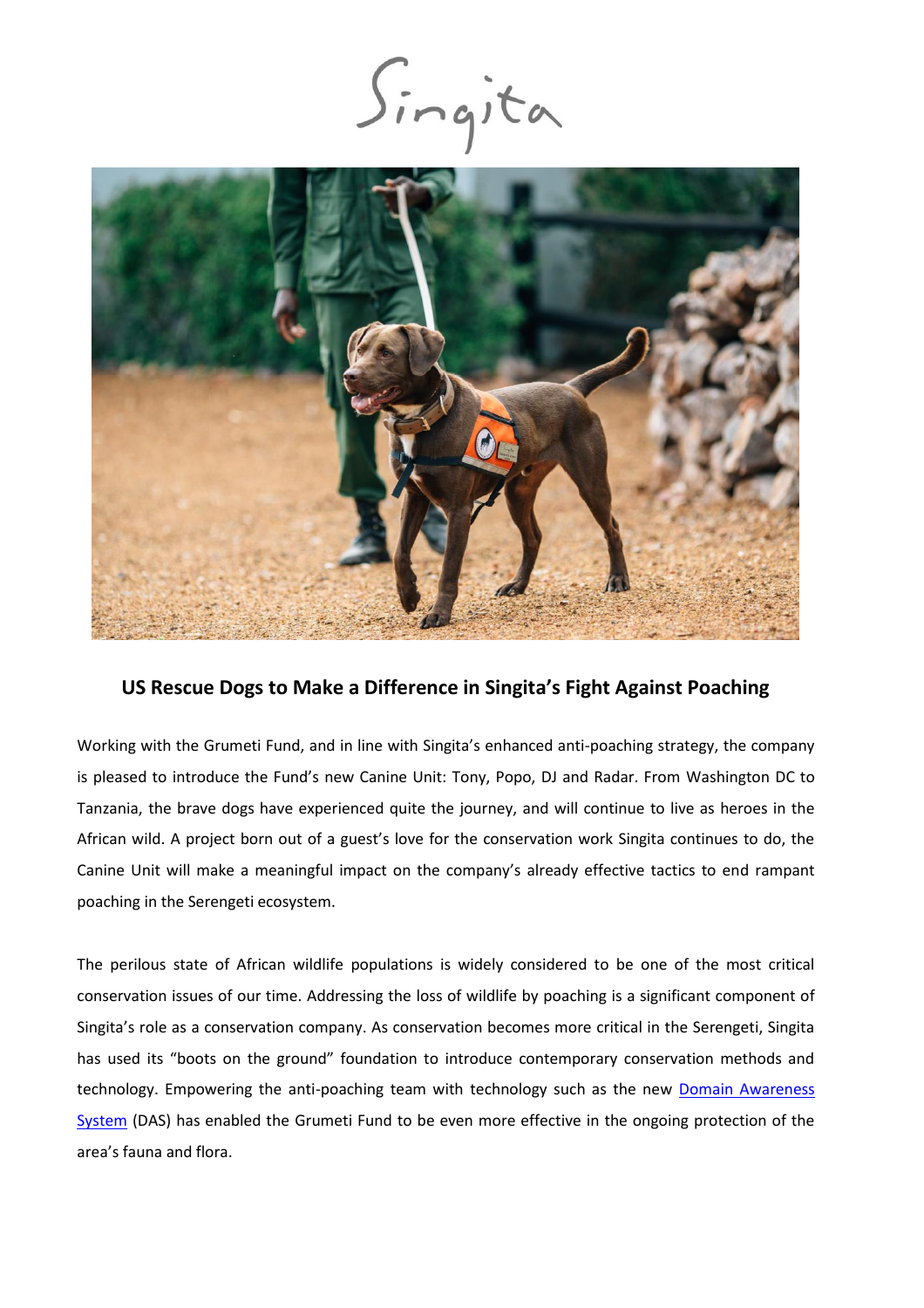The Grumeti Fund Canine Unit will assist the new scout force to find highly valued and trafficked wildlife contraband like ivory, rhino horn, pangolin scales, ammunition and snares. The dogs can search a car, house or any specific area that Singita's anti-poaching team believes may have any illegal items. Since arriving the dogs have been trained to track scents over long distances. Singita's aim is to discourage poachers from poaching, as they will quickly become aware that they have a much higher chance of being arrested, now that the Grumeti Fund has dogs working in the protected area.

Having been rescued from dog shelters in the US, these previously abandoned canines are being given a second chance to protect wildlife species that are on the verge of extinction. The rescue dogs were trained in the US for several months with [Working Dogs for Conservation,](https://wd4c.org/) an organization dedicated to identifying and acquiring rescue dogs to be trained for conservation projects in Africa. The dogs have experienced a warm welcome into the Singita family, and will be cared for as such. All four dogs (two Chocolate Labrador mixes and two Belgian Malanois) will live and train under the care of six handlers, led by Mgoye Rugatiri. With experience in working with horses and dogs, his knowledge is an asset to the health and happiness of the canines.

Sleeping sickness, which is transmitted by tsetse flies, is the number one concern for the dogs' health and will be managed very closely. The dog's kennels have been carefully designed and constructed, with external runs for dogs when they are not training. They are fly-proof and equipped with medical facilities, allowing the handlers to monitor the dogs closely and test for early signs of disease.

Highly experienced trainers, including a top police dog trainer, have accompanied these dogs to Tanzania, where they are ensuring the dogs and handlers are working seamlessly together. Having settled in well, Tony, Popo, DJ and Radar are thriving in their new environment. Mgyoye and his team of handlers have begun to establish strong bonds with the dogs as if they are their own, and Singita as a whole is honored to provide a sense of home and safety to its new members.

Singita's goal is not only to spread awareness, but also to raise funds. The considerable funds required to construct the state-of-the-art operations base for the dog unit were generously donated by a couple who had previously stayed at Singita and who was moved by the dedication and commitment of the antipoaching scout force. Looking ahead, the company aims to introduce a guest program, which will aid in the monetary necessities to keep the canine and anti-poaching unit in motion. As a company dedicated to conservation[, Singita](https://singita.com/) is proud to have contributed to what was once a desolate area, nearly void of